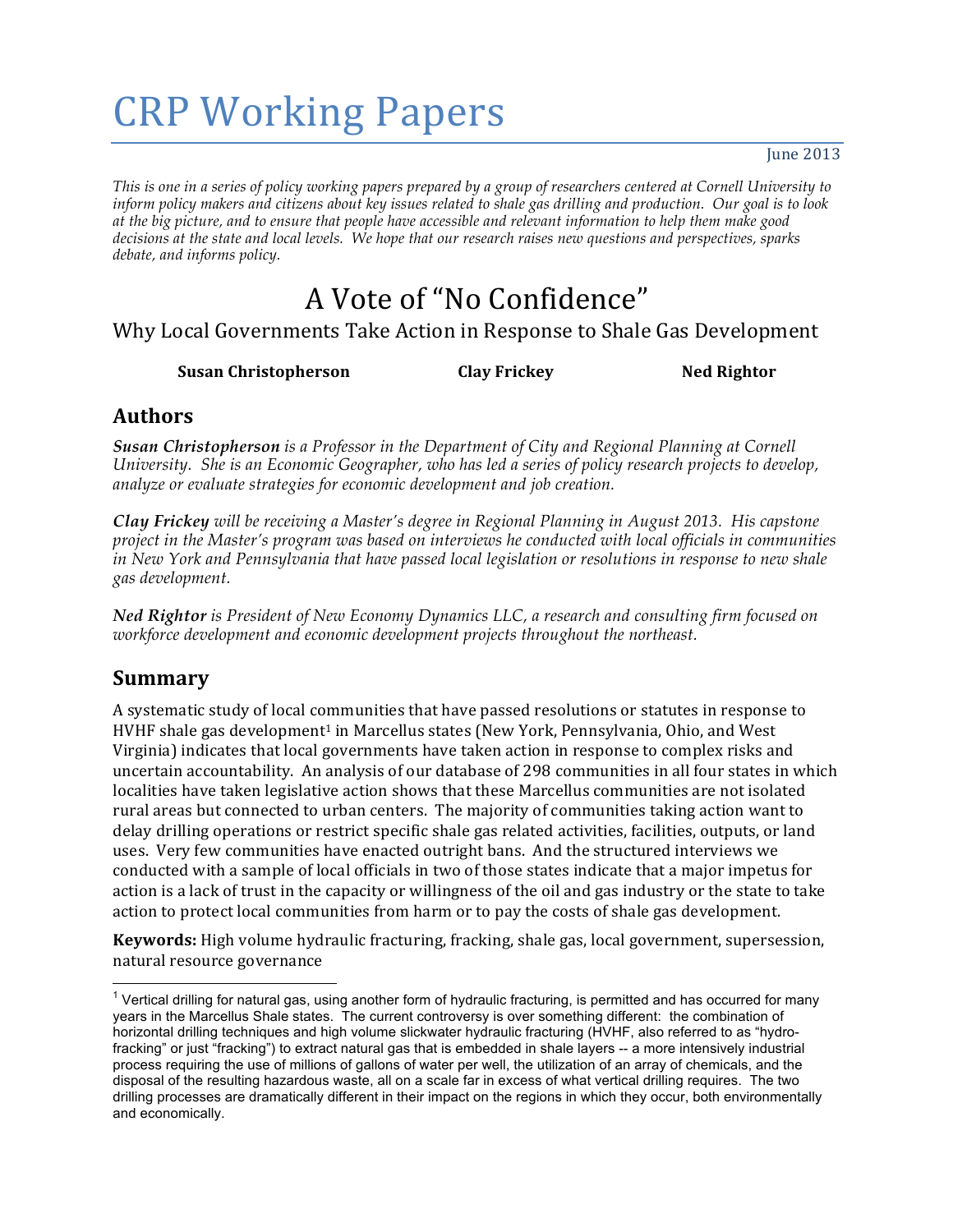#### **Introduction**

In the United States, natural resource development is regulated through a complex layering of local, state and federal policies whose purposes are to: 1) aid resource extraction companies in harvesting the resource; 2) protect or lessen the damage inflicted on the environment in which the resource development occurs; and 3) ameliorate public costs incurred in conjunction with resource development. Ideally, this "cooperative federalist" approach to regulation enables equitable distribution of the costs and benefits of natural resource development across producing and consuming populations, and flexibility to respond to the wide variety of environmental conditions across the US landscape (Sovacool, 2008). This complex multi-scale framework may be unworkable, however, if there are no mechanisms to allocate these costs and benefits, or if the regions that incur the costs of natural resource development do not trust that they will be treated fairly and that their economic and physical environment will be preserved beyond the resource depletion boom.

Our research addresses why hundreds of communities in and around the Marcellus and Utica shale "plays" have taken local legislative action in the face of a regulatory regime that has vested state government with primary authority for regulating high volume hydraulic fracturing (HVHF) shale gas development, and responsibility for its effects on local economies, public health, and environmental conservation

These local actions in response to shale gas development began in 2009-2010 and escalated in 2011-2012. As we describe below, local legislative actions have included outright bans, local moratoria and land use restrictions in zoning law. In response to these assertions of local authority to restrict natural gas development, 54 local governments in New York have adopted resolutions based on a model distributed by the Joint Landowners Coalition of New York to support state regulation of natural gas development (Joint Landowners Coalition of New York, 2012). Local governments in all four states we studied have engaged in court cases that seek to sort out the prerogatives of states, localities, property owners, and oil and gas industry firms. Communities seeking to regulate HVHF activity face state supersession laws that have been interpreted as preempting any local action to address the community scale impacts of HVHF natural gas development. The resulting court cases pose financial and legal risks for these communities that are not trivial, and they could not be undertaken without significant resources, organization, and widespread public support (McAdam and Boudet. 2012).

Our study analyzes why and how the local response to HVHF shale gas development has emerged. To understand why communities have been moved to exercise local authority or "home rule" over natural gas development, we need to examine how they came to understand (1) the risks attendant to HVHF, and (2) their strategic and regulatory options. An answer to these questions requires looking at the concerns that have framed the public discussion, and at how key local actors evaluated industry and state government willingness or capacity to address those concerns.

# CITY AND REGIONAL PLANNING

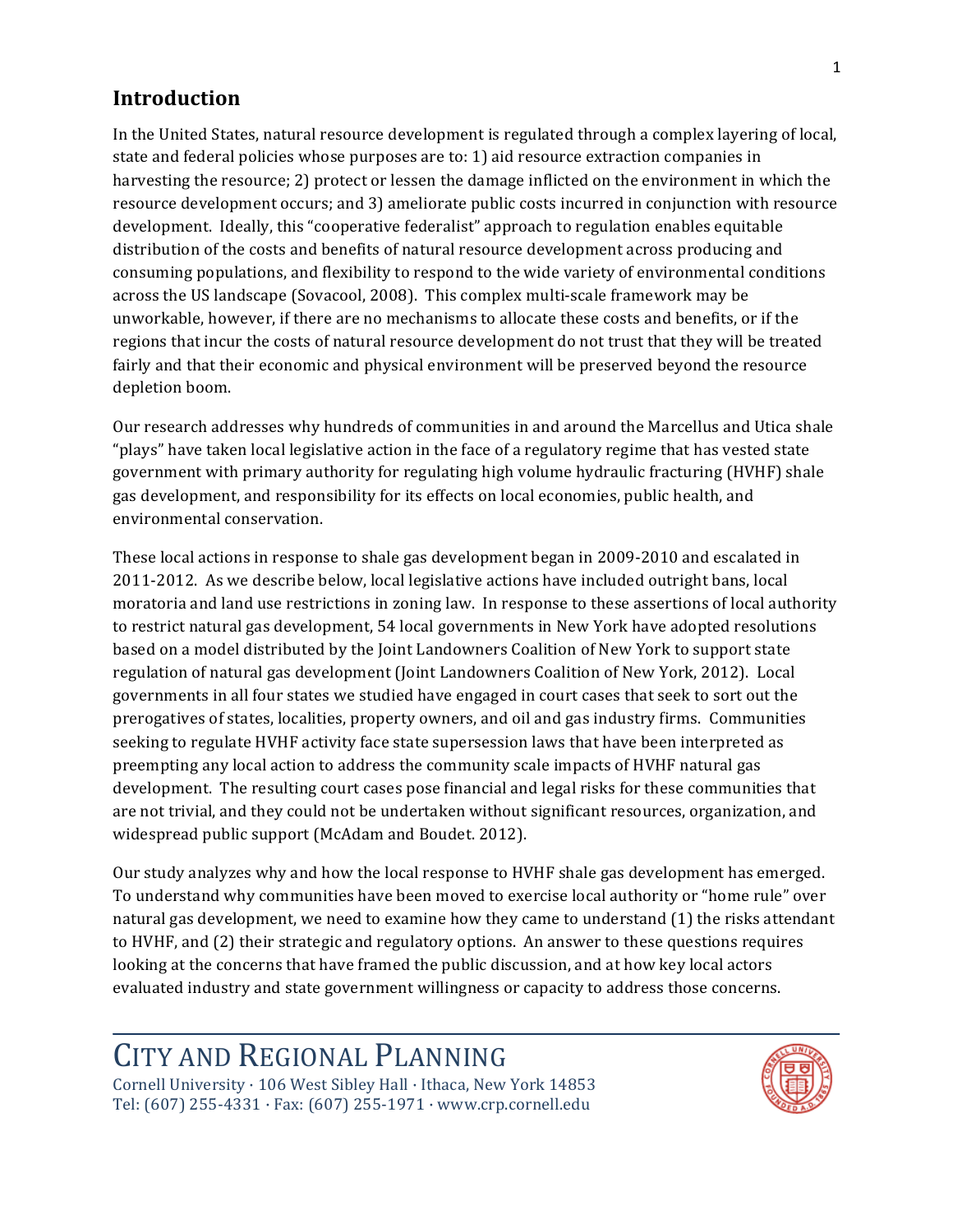Our analysis is supported by dozens of formal and informal interviews conducted since 2010 with experts on the environmental, social and economic impacts of natural resources development in general and shale gas development in particular; state and local public officials; industry representatives; environmental advocates; and attorneys representing communities in suits over "home rule" authority. These interviews provided us with an understanding of how issues have been framed and reframed over time, and of how key actors have adapted (Christopherson and Rightor,\$2012).

In 2012, we carried out a systematic study of communities taking local legislative action in response to HVHF shale gas development in the four Marcellus states (New York, Pennsylvania, Ohio, and West Virginia). We began by developing a database of communities and the type of legislative action they had taken -- using (and cross-checking) press reports; the websites of research, advocacy and interest organizations; local government and community websites; and direct inquiry -- and continually updated it over the course of the year. We used a socio-economic analysis to learn about how these communities compare with similar communities in their state, and classified their location along a rural-urban continuum (based on the county in which a community is located). We then used these classifications to select a stratified sample of communities that had passed local resolutions or legislation on shale gas development in two states, New York (which has not yet authorized HVHF natural gas development) and Pennsylvania (which has), and conducted structured interviews with the highest-ranking public official or his or her designee in each community.

Our interviews obtained information on the process of decision-making, the critical issues discussed in public meetings, and on community expectations regarding oil and gas industry practices and State regulation or monitoring of the industrial activities associated with HVHF. We also posed questions on residents' attitudes toward shale gas development in the Empire State Poll conducted yearly by Cornell University's Survey Research Institute.

This policy brief presents some of the key findings from this research.

Of the 298 communities in our four state database in the Marcellus Shale / Utica Shale region that have passed local resolutions or legislation on shale gas development, the vast majority (233) are in New York State. The State has had an official and unofficial moratorium on HVHF drilling since 2010 in order to move through an environmental and regulatory review process. When we began this study in January 2012, we could identify 39 communities in New York and 13 communities in Pennsylvania that had taken action to delay, restrict or ban HVHF. By the time we selected our stratified sample for the survey at the beginning of June, there were 118 such communities in New York and 26 in Pennsylvania. Our initial sample of communities to interview was drawn from this group, and by the end of November we had conducted interviews with key officials in 33 of those communities in New York, and 14 of the 26 in Pennsylvania.

### CITY AND REGIONAL PLANNING

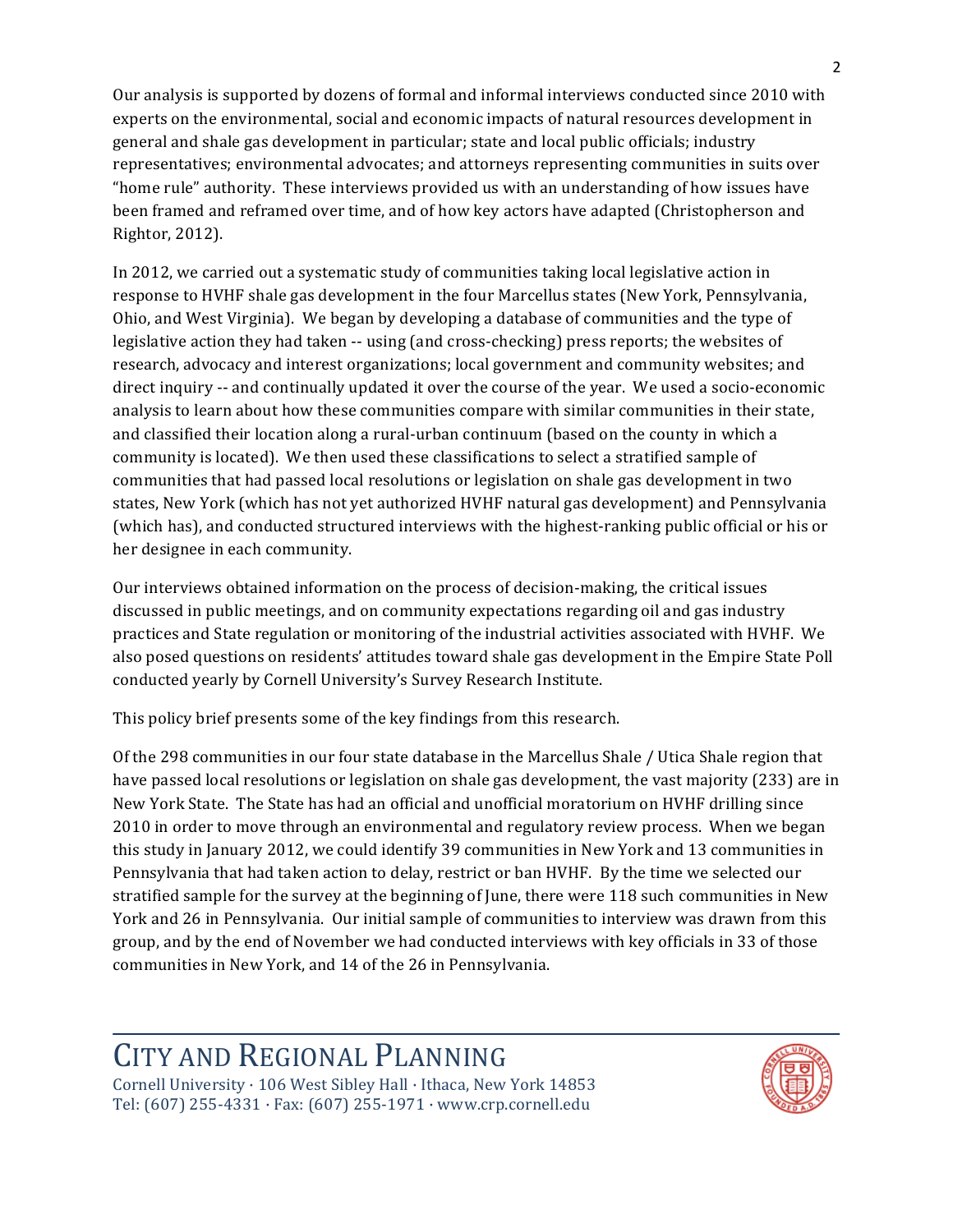We also sought interviews with similar sample of communities in New York that have passed resolutions in favor of State (Department of Environmental Conservation) control of HVHF. These communities totaled 35 in June 2012, and we were able to obtain interviews with 6 of them. The number of communities passing a support resolution had increased to 54 by the end of December 2012.

We continued to track and classify communities taking action throughout 2012. In New York, that number increased dramatically: by the end of December, we had recorded 179 taking actions to delay, restrict or ban HVHF. In Pennsylvania, the number of localities and counties that had taken action to regulate the shale has development already underway there rose to 33 by the end of December 2012. Overall, based on the 275 communities in New York, Pennsylvania, Ohio and West Virginia for which we have a date of action, there was a 573% increase in communities taking action between 2010 and the end of 2012.

### **What Actions Have Been Taken?**

Communities in Pennsylvania and New York have responded differently to HVHF because each State's approach to approving drilling and establishing a regulatory regime to govern new shale gas development has differed. In December 2010, the New York State governor, David Paterson declared a moratorium on new horizontal drilling/HVHF extraction of natural gas until a broad environmental review process was completed. By contrast, Pennsylvania had little environmental or regulatory review before HVHF drilling began.

Of the 266 New York and Pennsylvania local governments (municipalities, boroughs, townships and counties) identified in our 2012 database, 54 took action in support of pursuing shale gas development under state regulation. These communities were all in New York State. The majority of these actions were organized by the Joint Landowners Coalition of New York, which circulated a draft resolution that (as a resolution, not a statute) could legally be passed by a local government without pubic hearings, as the State's SGEIS process dragged on and the pace of restrictive actions adopted by other local governments in New York accelerated.

The majority of the actions to constrain HVHF shale gas drilling in New York fall into the category of moratoria (123), that is, a delay for further study or to "wait and see", rather than an outright ban. Only a small number of communities (10) have adopted outright bans on hydraulic fracturing. The other most common action in New York communities has been to place restrictions on some aspect of HVHF shale gas development (40), frequently by use of the zoning code. These include limits on all industrial land uses, shale gas drilling by-products (e.g. toxic waste water, tailings, or drilling sludge), shale gas related facilities (e.g. pipelines, compressor stations, waste disposal facilities), or shale gas related activities (e.g. leasing, drilling locations, noise levels, road use).

In Pennsylvania, where HVHF was initiated with little review, communities have had different options in attempting to address the risks and costs associated with shale gas drilling. 13 of the 31

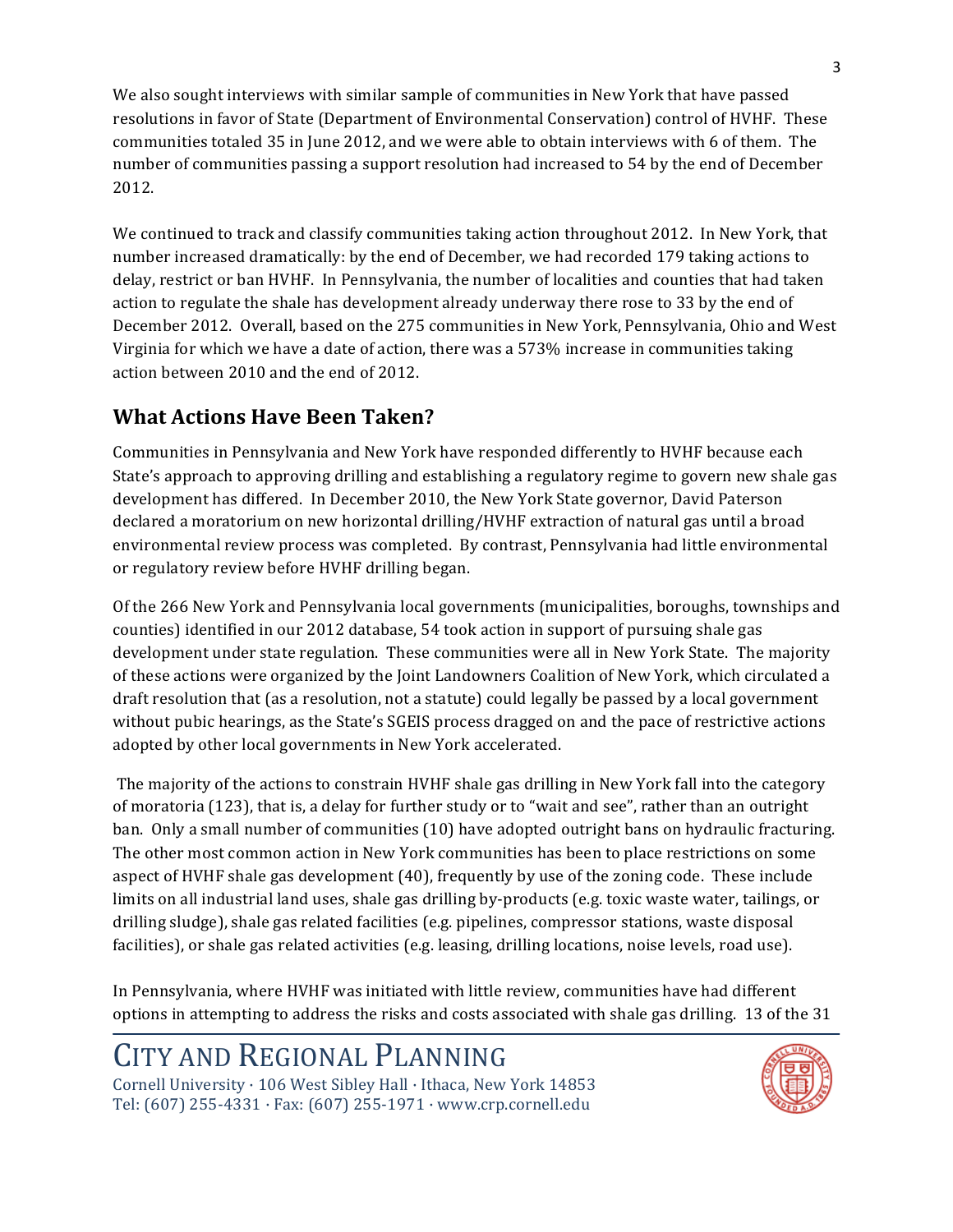localities we identified have adopted zoning amendments to regulate shale gas development (most of them in Southwest Pennsylvania), and another 8 communities have passed "Citizens Bill of Rights" legislation that asserts the right to ban or regulate shale gas development at the local level. In addition, 2 suburban Philadelphia county governments have passed moratoria.

In response, the Pennsylvania General Assembly in February 2012 enacted Act 13. This Act strengthens some environmental protection provisions, but its central goal is to require all Pennsylvania communities to adopt a uniform set of local zoning provisions that essentially prevent localities from restricting shale gas drilling or related facilities. The Act provides localities with impact fees, but there is no indication that these fees correspond to the actual public costs associated with shale gas development. A controversial portion of the Act restricts health care professionals who obtain (in connection with a diagnosis) information about the chemicals used in hydraulic fracturing from releasing that information to anyone else who may be at risk from exposure to the same chemicals.

Seven communities sued the State to retain their local jurisdiction over land use, and portions of the Act were overturned in a 4-3 decision by the Appellate Court in July 2012. That decision is being appealed by the Commonwealth to the State Supreme Court.

All together, these actions indicate that communities have concerns about the shale gas development process in general, and a range of concerns about its potential impact on their community. The variety of issues being addressed by local regulation casts doubt upon the depiction of these communities as mere "NIMBYists" because the actions taken are specific to perceived harms rather than a uniform opposition to shale gas development.<sup>2</sup> In addition, our analysis of the legal text of community actions indicates that a moratorium should not be assumed to imply unequivocal opposition to HVHF natural gas extraction. Nor does an endorsement of state DEC regulation mean that a community renounces all rights to local control or approves of unfettered industry development of shale gas resources.

### **What Do We Know About the Communities That Have Taken Action?**

Local response to Marcellus shale gas drilling has been slow to develop in Pennsylvania because there was little time for people to learn about the horizontal drilling/HVHF extraction process before it began, and because of strong state legislative and gubernatorial support for drilling. 31 localities in 16 counties and 2 of the 16 county governments in Pennsylvania have taken action to ban, restrict or assert the right of local control over shale gas industrial activities, including compressor plants and water withdrawal. No communities took action to support HVHF development because it already was underway in the state.



 $2$  For depictions of NIMBY-ists (Not In My Back Yard) as a catch-all description of opponents to high volume hydraulic fracturing, see: http://www.naturalgasamericas.com/a-nimby-problem-requires-a-nimby-expert. For an analysis of what are depicted as NIMBYist responses, see Cotton, 2013 at: http://www.naturalgaselectricitynews.com/articleprint-page/nimby-or-not-integrating-social-factors-into-shale-gas-community-engagements.aspx.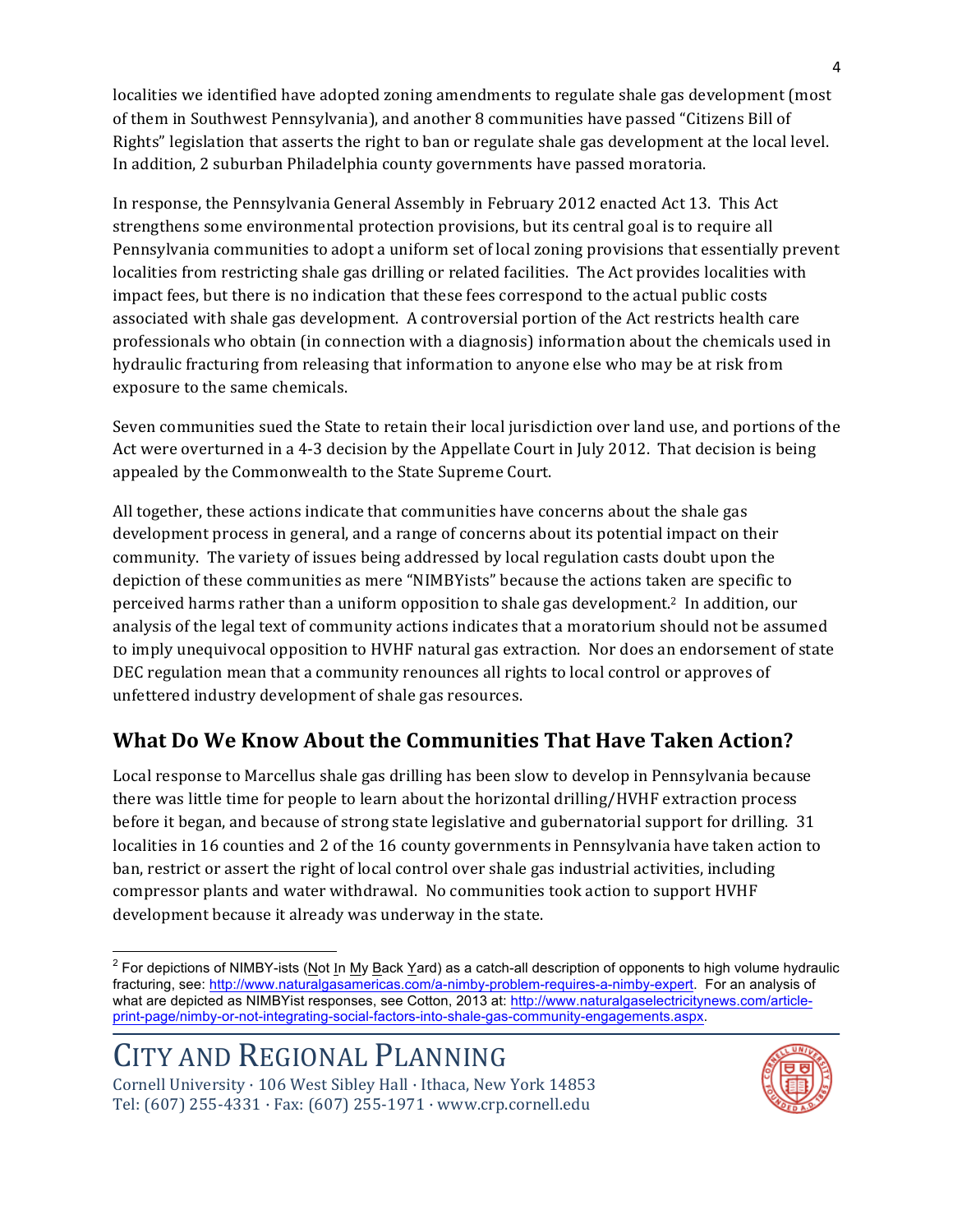The counties and localities taking action in response to HVHF are currently concentrated in the Southwestern part of the state, in Pittsburgh and its surrounding suburbs. (See Map below)



Useful socio-economic data on household income levels and educational attainment rates are only available on a county-by-county basis, but the average median household income in the Pennsylvania counties with localities that have taken action to regulate, restrict, or ban some or all HVHF shale gas development related activity is \$46,637 per year, as compared with an average among counties statewide of \$47,954. The City/County of Philadelphia is included among the communities taking action. If Philadelphia County is removed from this comparison, the average median household income among all the other Pennsylvania counties with localities that have taken action is \$46,796, whereas the statewide county average excluding Philadelphia County is \$48,121. We conclude that the communities taking action in Pennsylvania closely resemble the statewide average.

As for educational attainment, in the Pennsylvania counties with localities that have taken action, 87.1% of citizens are high school graduates and 19.4% hold at least a bachelor's degree. Statewide,

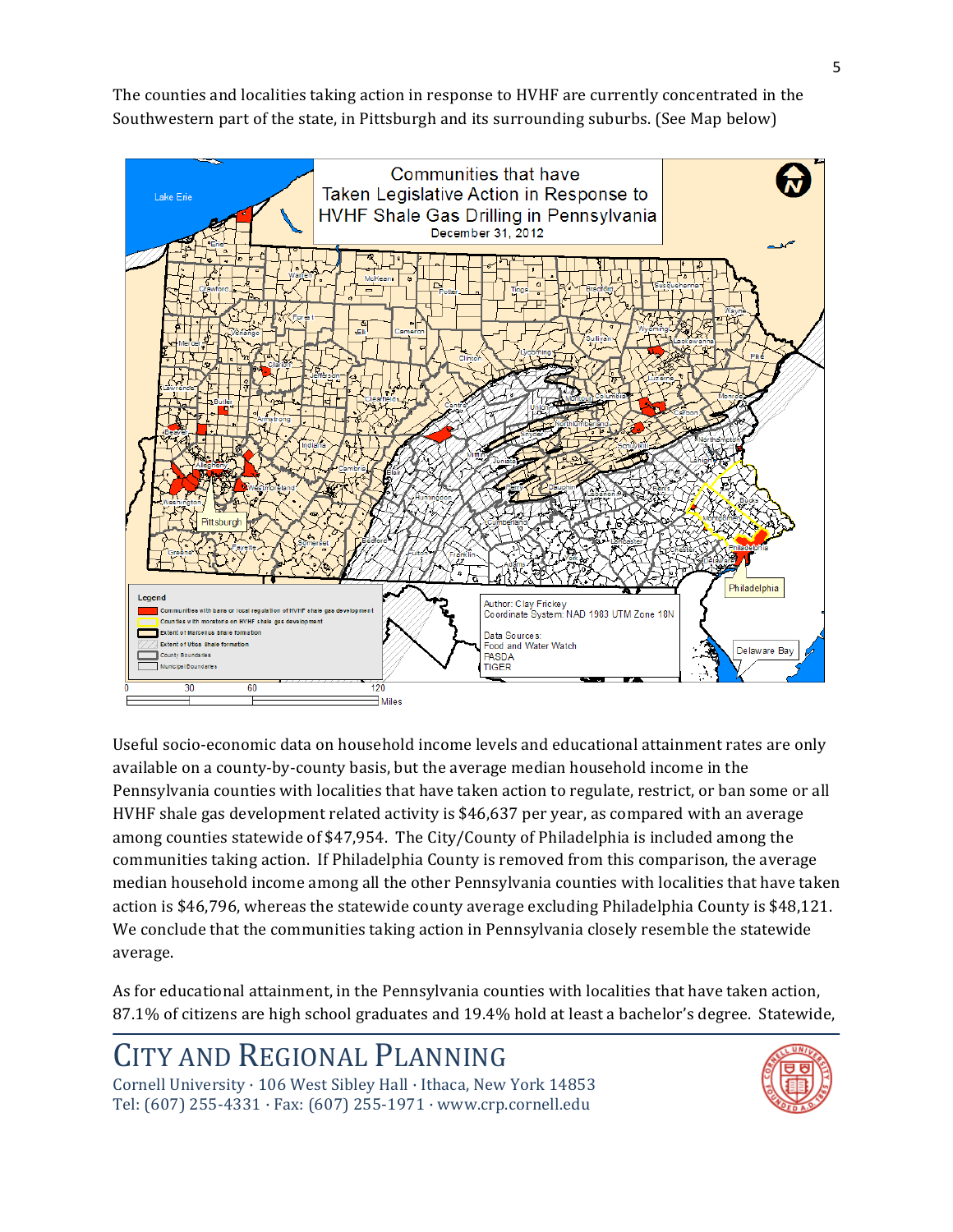87.1% of citizens are high school graduates and 20.1% hold at least a bachelor's degree. Again, if we remove Philadelphia from this comparison, in the Pennsylvania counties with localities that have taken action, 87.2% of citizens are high school graduates and 20.1% hold at least a bachelor's degree. We conclude that here too, the counties with localities that have taken action to restrict shale gas development do not differ significantly from the statewide averages.

Counties in New York with localities that took action in support of pursuing shale gas development under state regulation have populations with a lower proportion of BA degree holders and slightly lower household income levels than counties with localities that have passed moratoria, restrictions, or bans.

Counties with localities that took action in support of pursuing shale gas development under state regulation have an average median household income of \$47,822; 87.5% of their citizens graduated from high school while 21.4% have at least a bachelor's degree.

The average median household income in the moratoria/restriction/ban counties is \$50,293 per year; 87.6% of citizens are high school graduates but 25.0% hold at least a bachelor's degree. Among counties statewide, the average median household income is \$53,529; 87.1% of citizens are high school graduates and 25.3% hold at least a bachelor's degree.

As in Pennsylvania, the largest city in New York is included among those communities that have passed legislation seeking to restrict shale gas development. If the five counties that comprise New York City are removed from this comparison, the average median household income among all the other New York counties with localities that have taken restrictive actions is \$49,780, whereas the statewide average among counties excluding New York City is \$53,387. Among New York counties (other than those that comprise New York City) with localities that have taken restrictive actions, 87.7% of citizens are high school graduates and 24.0% hold at least a bachelor's degree, while in all New York counties (other than NYC), 87.8% of citizens are high school graduates and 24.6% hold at least a bachelor's degree.

We conclude that household income levels and educational attainment in the moratoria / restriction / ban communities of New York are little different than levels statewide, and the communities that have supported pursuing shale gas development under state regulation are only marginally different. These factors do not provide a good basis for explaining the differences in their policy stances, or why these communities have taken local legislative action where others have not.

#### Are Shale Gas Development Counties "Rural"?

As for the counties where HVHF is taking place or anticipated, these are often depicted in the media as poor and "rural", with fewer economic resources than those counties in which communities have taken action to slow down or regulate HVHF. They are also often depicted as having little or no economic activity. Our analysis indicates that while HVHF drilling may be occurring in areas

# CITY AND REGIONAL PLANNING

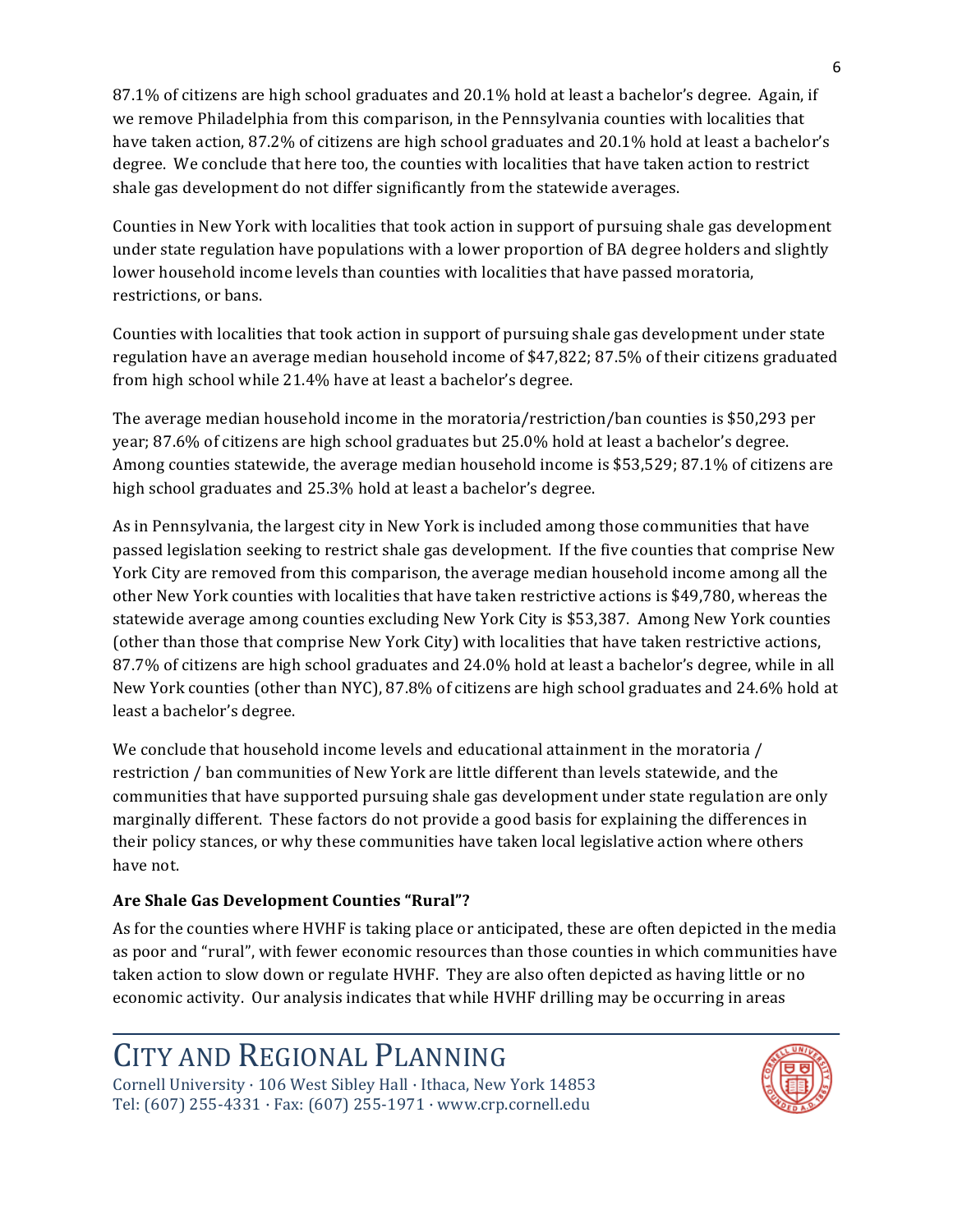considered rural by Pennsylvania or New York standards -- as measured by total population, population density or worker commuting patterns -- these areas are not "rural" by national standards. By comparison to other parts of the nation where shale gas development is occurring, New York and Pennsylvania drilling regions are all adjacent to large or small metropolitan areas or within commuting distance of urban employment and services, such as health care (USDA Economic Research Service 2012).

The relative "urbanity" of Pennsylvania counties where shale gas drilling is occurring, or the New York counties where drilling is likely to occur, is important for several reasons (Kay and Bills,  $2007$ ).

First, landowners may have located to these counties for amenity reasons, rather than for their livelihood. Second, many residents may be tied to employment opportunities in nearby urban counties rather than dependent on the land. Third, both landowners and residents may be engaged in economic activities (e.g. organic farming or wineries) that depend on the accessible urban customer base nearby. All of these conditions are less characteristic of the Western US rural areas where natural resource extraction historically has occurred.

#### What Does the Urban Character of Potential Drilling Locations Mean for Local Responses?

New York communities that have taken action to delay (moratoria), restrict (regulate) or ban drilling are predominantly located in counties adjacent to the Southern Tier or in areas of New York where Marcellus Shale drilling is unlikely, but where drilling in the Utica Shale (a deeper but more widespread shale formation) may eventually occur. They are more likely to be located in counties with larger populations and include more urban centers. Bans have been passed in Albany, Buffalo, Syracuse, and the City of Binghamton, moratoria in the Cities of Rochester and Utica, restrictive legislation in Niagara Falls. These 7 communities incorporate half of the population of all communities that have passed local moratoria, restrictions, or bans on HVHF in New York. Overall, the population contained in the communities taking action to regulate, delay or ban HVHF is nine times larger than that of the communities taking action in support of HVHF shale gas development. As of August 2012 and based on 2010 US Census figures, the population living in New York municipalities that had passed local HVHF-related restrictions, moratoria or bans was about 1.6 million people, while approximately 178,000 people lived in municipalities that had passed support resolutions.3

The New York counties and municipalities that have passed some type of resolution in support of state regulation of HVHF (as distinct from abjuring local control altogether) or in support of the initiation of shale gas drilling, are disproportionately located in that portion of the state most likely to experience substantial drilling activity in the near term. While the area of highest-yielding wells in New York is still speculative, drilling is likely to initially concentrate in an area within the



<sup>&</sup>lt;sup>3</sup> Edelstein, Karen on http://www.fractracker.org/maps/ny-moratoria/, and quoted in the *Ithaca Independent*, "Stats: New Yorkers Reject Fracking 9-to-1" by Ed Sutherland, August 17, 2012. Available at : http://www.ithacaindy.com/2012/08/17/stats-new-yorkers-reject-fracking-9-to-1.html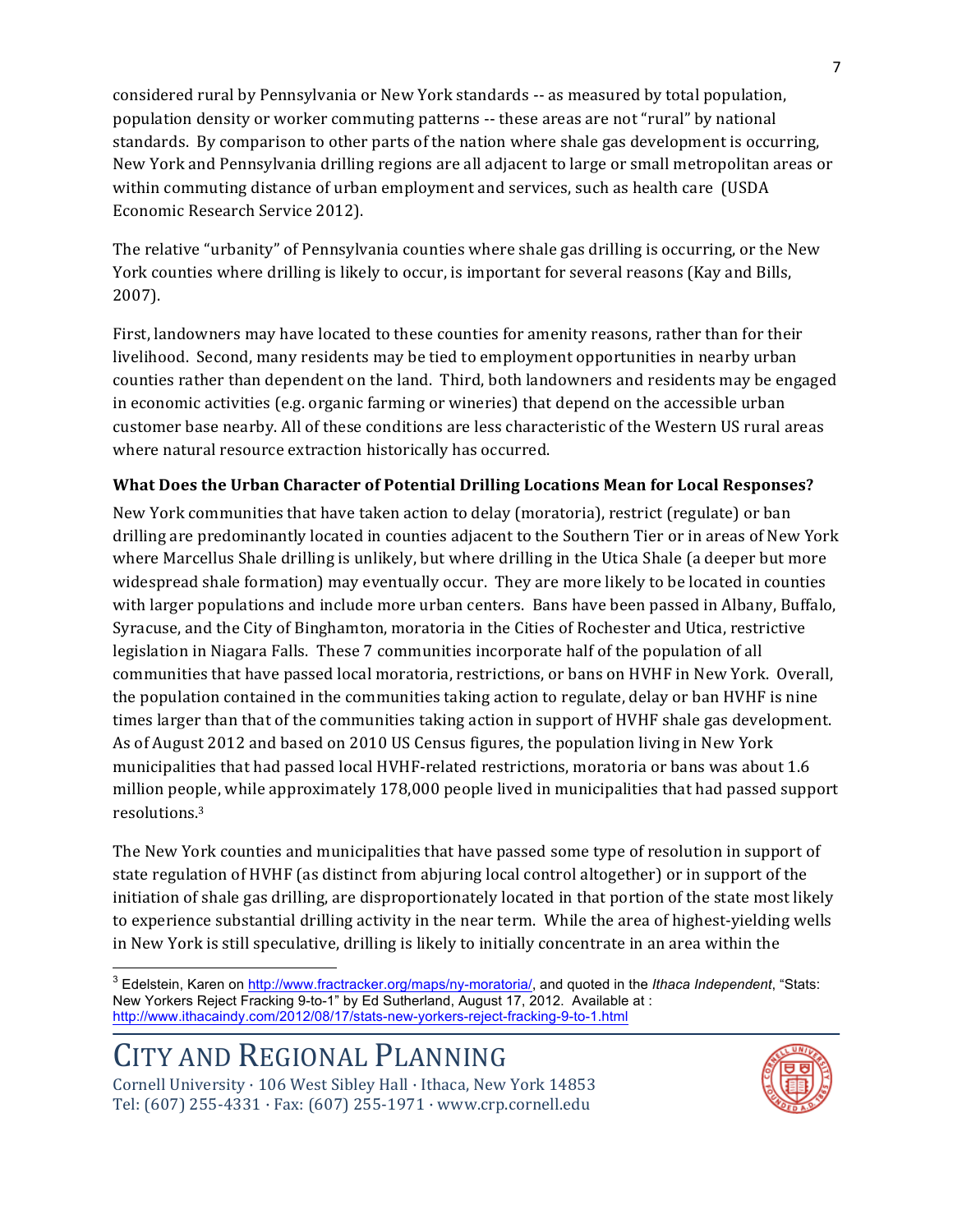"Southern Tier" counties arrayed along the border with Pennsylvania: Chautauqua, Cattaraugus, Allegany, Steuben, Chemung, Tioga, Broome, Delaware and Sullivan. Because of their proximity to the drilling activity already underway in northern Pennsylvania, these counties already host businesses that are engaged in shale gas development activities (e.g. trucking companies, quarries, hotels), and a workforce employed by the oil and gas industry in Pennsylvania. The majority of the municipalities that have passed support resolutions (29 of 54) are in three of those counties --Steuben, Tioga and Broome -- and another six communities are in the southern part of Chenango County, immediately north of Broome. Of all Southern Tier counties, only Sullivan has more municipalities that have passed legislation to delay or ban HVHF than to support it.



### **What Did Local Government Leaders Tell Us?**

To gather in-depth information on the motivations and public discussion behind local legislative action, we conducted structured interviews with the chief elected official of each locality (or his or her designee) in a stratified sample of the "action taking" communities in New York and

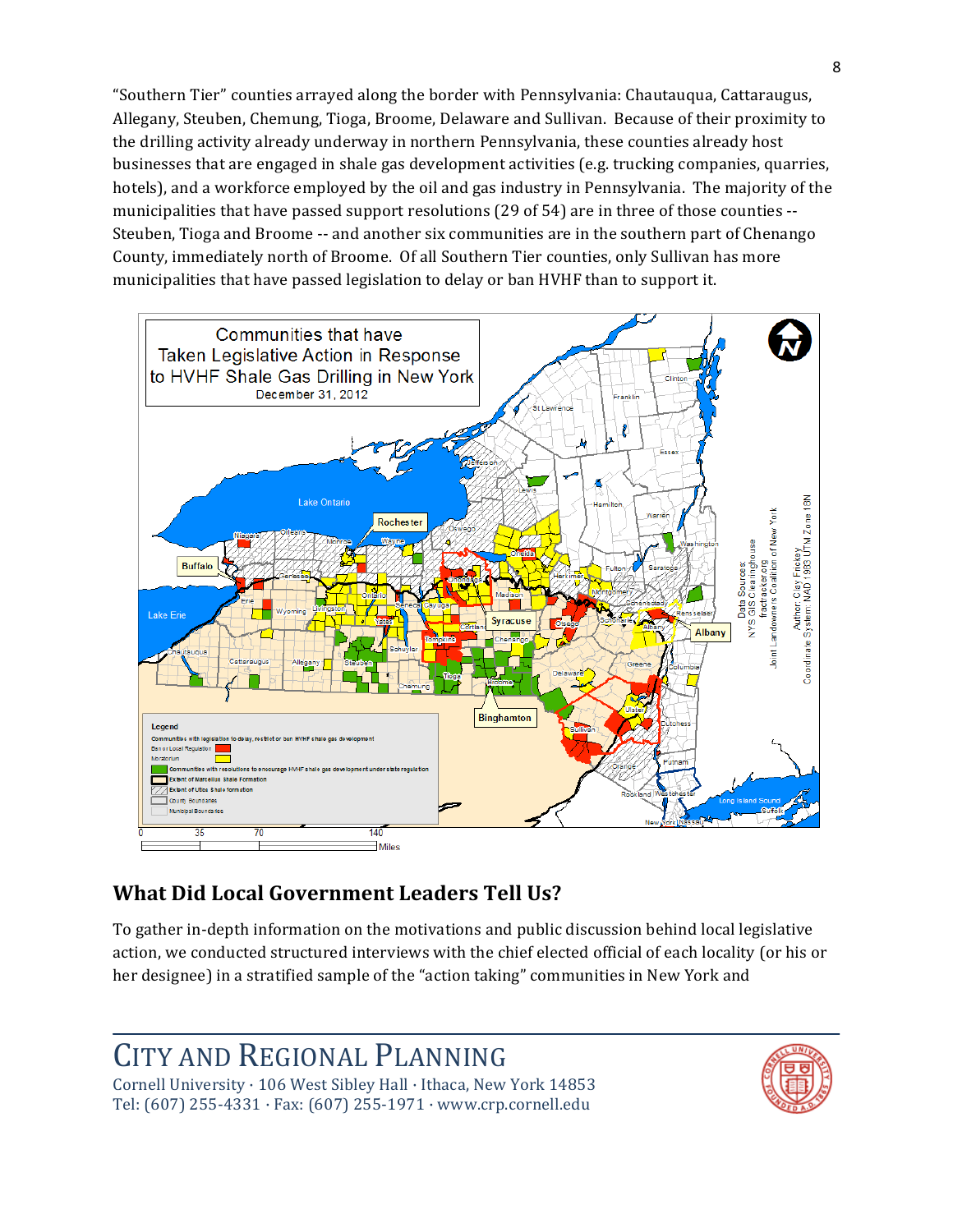Pennsylvania. We selected sample communities with a locational distribution, median household incomes and educational attainment rates that mirrored all action-taking localities.

Every interviewee answered the same set of questions. These questions included a description of public deliberations in response to the prospect of shale gas development and their sense of community opinions about the role of the State, the natural gas industry, and local government in how natural gas extraction should be regulated.

We interviewed officials in 25% of the New York municipalities and townships that had passed a local statute or resolution on HVHF at the time we launched our survey in June 2012 (or 17% of the New York municipalities and townships that had taken some kind of local action as of the end of 2012). We interviewed both those that have voted to delay, restrict, or ban HVHF shale gas development (118 localities then, 173 localities now, of which we surveyed 33) and those that have passed resolutions in support of initiating HVHF shale gas development and/or of leaving the decision to the State DEC (35 localities then, 54 localities now, of which we surveyed 6)  $-$  a sample of 39 localities out of a total of 227 in New York as of the end of 2012.

In Pennsylvania, we interviewed officials in 14 communities  $-54%$  of the municipalities, boroughs or townships in the state that had passed a local statute or resolution on HVHF at the time we launched our survey in June (26 localities), and 45% of Pennsylvania localities that had taken some kind of local action as of the end of 2012 (31 localities).

#### **The Deliberative Process**

In New York and Pennsylvania communities taking action to restrict HVHF, the deliberative process was extensive. Of the 45 communities responding to a question about the extent and content of official public meetings dedicated to discussing shale gas issues since 2008, 22 (49%) had between 1 and 3 public meetings or hearings, 9 (20%) had between 4 and 8 public meetings/hearings, and 13 (29%) had more than 8. By contrast, in the New York communities we interviewed who passed resolutions in favor of state control (6 communities), 4 had no public meetings. Although our sample is small, the minimal public involvement in these resolutions is substantiated by press accounts for a larger number of communities (Reilly, 2012).

#### **Community&Concerns**

Interviewees indicated that residents who testified during the meetings that preceded the legislative decision expressed concerns about a range of issues. Residents had concerns about environmental impacts from shale gas development, but also raised public health issues, traffic congestion, and how the industrialization of the region would affect their quality of life. Not surprisingly, there was more discussion of potential community disruptions in communities that passed restrictive legislation, both in New York and Pennsylvania, whereas in communities that passed resolutions supporting shale gas development the focus was more on community benefits, although road maintenance and traffic congestion were mentioned as concerns.

# CITY AND REGIONAL PLANNING

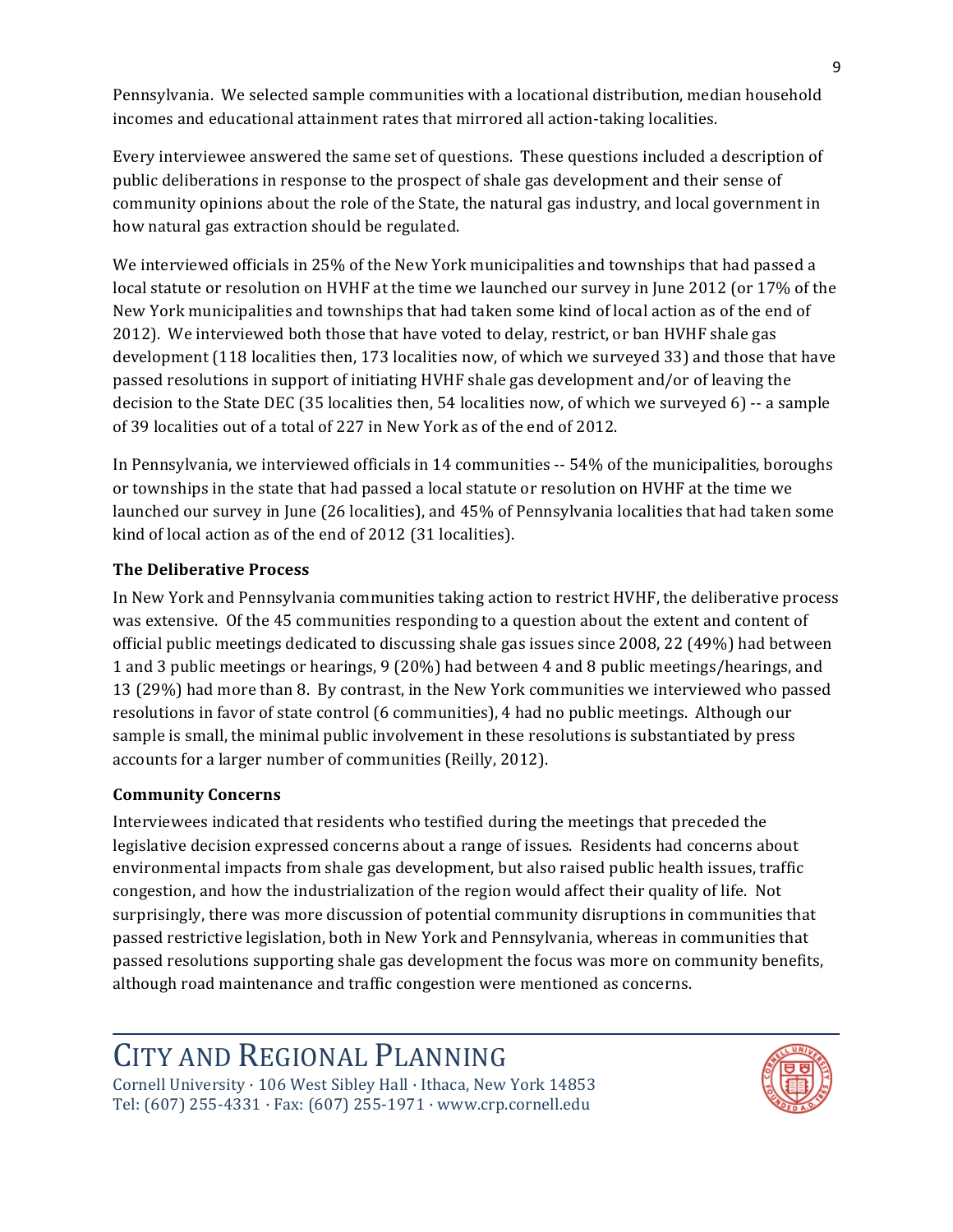Community meetings also included discussion of the benefits of shale gas development in places that passed restrictive legislation (but only in New York). Officials in the 33 "restrictive" communities we surveyed in New York were asked to rank the top three issues discussed in their deliberations. Out of a total of 95 entries, a benefit from shale gas drilling received a top-three ranking 10 times. Among the benefits mentioned were tax benefits, economic benefits to local citizens, economic benefits to local businesses, and induced commercial development. The most frequently cited benefit was economic benefits to local citizens (6). In Pennsylvania, our survey respondents did not list any of these benefits as being among the top three issues discussed in their public meetings.

We probed which concerns were most significant in driving action, as indicated by which were most discussed during public deliberations. Our respondents indicated that the primary concern of 37 out of the 45 communities among those passing restrictive legislation (and responding to the question) was with water issues. Water issues were among the top three issues for 44 out of the 45. In the 2 of the 6 communities we interviewed that passed supportive legislation, water concerns were also mentioned as one of three top items of discussion.

With respect to community impacts, the top concerns were road maintenance, public health, and traffic.  $35$  of 49 (71%) of respondents said road maintenance was one of their top three mostdiscussed community impacts during public deliberations. The second most commonly discussed community impact during public deliberations was public health, with 27 of 49 (55%) of respondents listing public health in their top three. Finally, traffic issues and traffic congestion were the third most-discussed community impact, with  $25$  of 49 (51%) of respondents listing this issue among their top three most discussed prior to legislative action.

The broadly-held concern with negative community impacts was confirmed by the answers to questions we commissioned in the *Empire State Poll*, a survey of a statistically representative sample of all New York residents conducted since 2003 (Xian, 2012).<sup>4</sup> In both 2010 and 2011, twice as many *Poll* respondents felt that the risk of water contamination from HVHF natural gas development outweighed any possible revenues from natural gas drilling  $(53\% \text{ vs. } 25\% \text{ in } 2010,$ and 52% vs. 27% in 2011). And in response to a 2012 *Empire State Poll* question, a plurality of New York residents (45%) indicated that they believed the quality of life in communities affected by shale gas drilling would get worse (23% said it would stay the same and 32% said it would get better); significantly more Upstate New York residents (51%) said it would get worse than Downstate residents.

#### **Trust Issues**

!!!!!!!!!!!!!!!!!!!!!!!!!!!!!!!!!!!!!!!!!!!!!!!!!!!!!!!!!!!!

The majority of the public officials we interviewed in New York and Pennsylvania indicated that their citizens are skeptical of the willingness or ability of the natural gas industry or their state



<sup>4</sup> Cornell University Survey Research Institute. *Empire State Poll 2012 Report: Natural Gas Drilling.* Cornell University. Available at: https://sri.cornell.edu/sri/esp.reports.cfm. For an introduction to the *Poll* and its method, go to: https://sri.cornell.edu/sri/esp.introduction.cfm.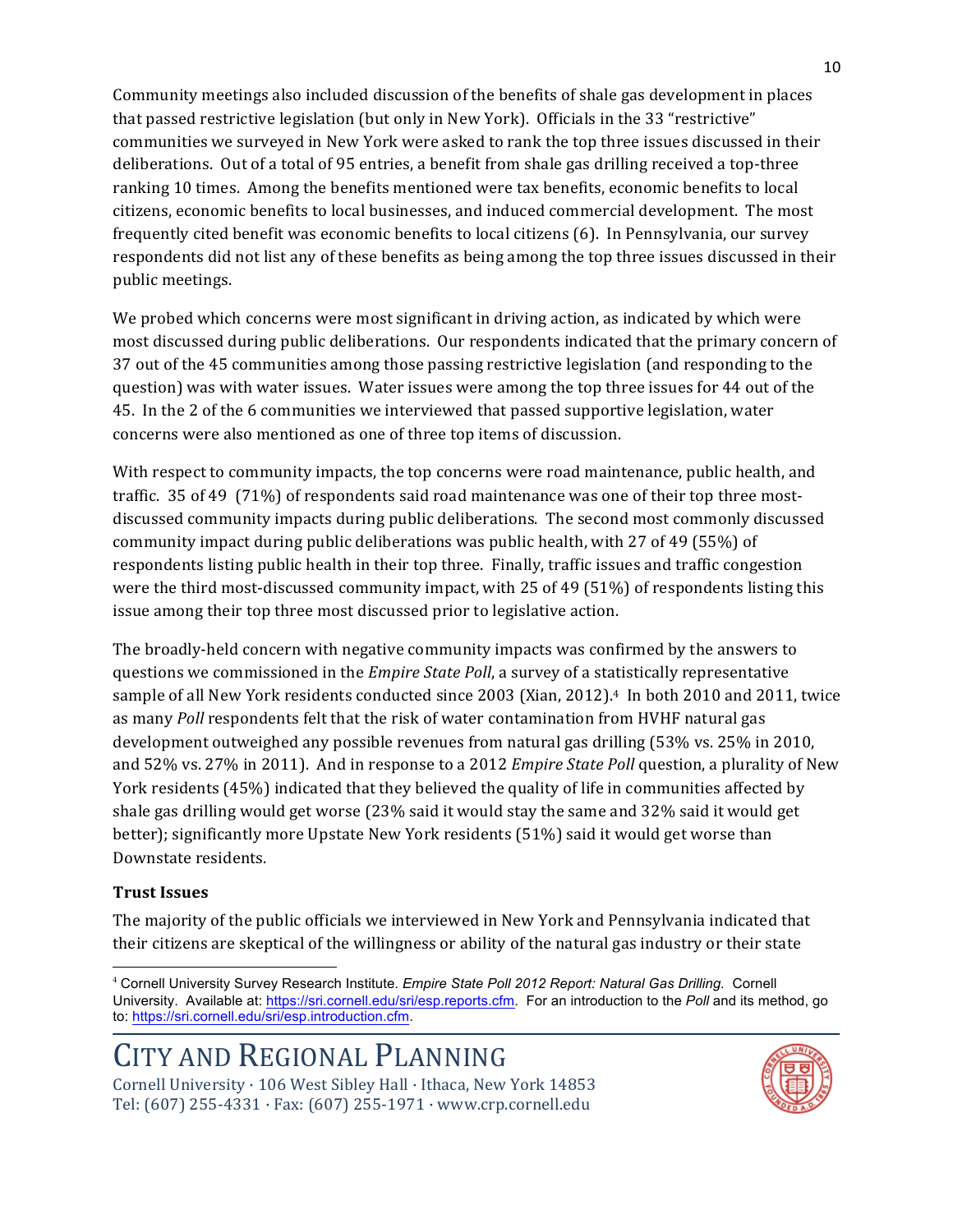government to protect affected communities from the impacts of HVHF shale gas drilling. Interviewees were asked about their level of confidence that the industry or the State will protect the communities' environment and economy (ranked on a scale of 1 to 5, with 1 being "confident" and 5 being "not at all confident").

31 of 48 respondents (65%) rated their confidence that the natural gas industry will protect the environment, health and safety of affected communities a "4" or "5". 32 of 49 respondents (65%) reported a similar lack of confidence (a "4" or "5" rating) that the natural gas industry will protect the economic and social stability of affected communities.

31 of 50 respondents (62%) rated their confidence that the State has the capacity to enforce environmental, health and safety regulations to protect affected communities as a "4" or "5". 33 of 49 respondents (67%) rated their confidence that their State will regulate drilling activity effectively to protect the economic and social stability of affected communities as a "4" or "5".

#### **Public&Costs and&Local&Capacity**

We asked about local capacity to respond to the needs and expectations of the public and of gas companies for services during the drilling phase. On the scale of 1 to 5, with 1 being good, 3 being "Stressed but OK", and 5 being "Overwhelmed", 39 of 50 respondents (78%) rated their capacity as somewhere between "Stressed but OK" and "Overwhelmed"  $(17)$ . The median response was 3.5.

Communities are unsure about how any costs related to shale gas development will be covered. When asked how they anticipated that any increased demand for local services would be paid for, 24 of 50 respondents (48%) said they were not sure. Only 14 (28%) respondents anticipated state aid in the form of impact fees. No respondent anticipated that state taxes would be used to pay for their additional costs.

#### **Regulatory&Preferences**

Interviews with political leaders in our sample of New York and Pennsylvania communities that have enacted legislation or resolutions on HVHF indicate that the issue of shale gas development is important to local decision-makers, but equally important is the ability of the community to control its own destiny. Asked what level of government should control shale gas extraction, 43 of 50 respondents (86%) indicated that local government should play a substantial role in regulating shale gas drilling: 24 respondents indicated a preference for local control only, while 19 more favored a multi-level distribution of regulatory authority that includes localities. Indeed, only one of the six communities we talked to that had passed resolutions in *support* of pursuing shale gas development under state regulation advocated state regulation exclusively.

This finding, too, is reinforced by *Empire State Poll* results (Xian 2012) that indicate that 61% of New York residents "agree" or "strongly agree" that local government should control shale gas development.

# **CITY AND REGIONAL PLANNING**

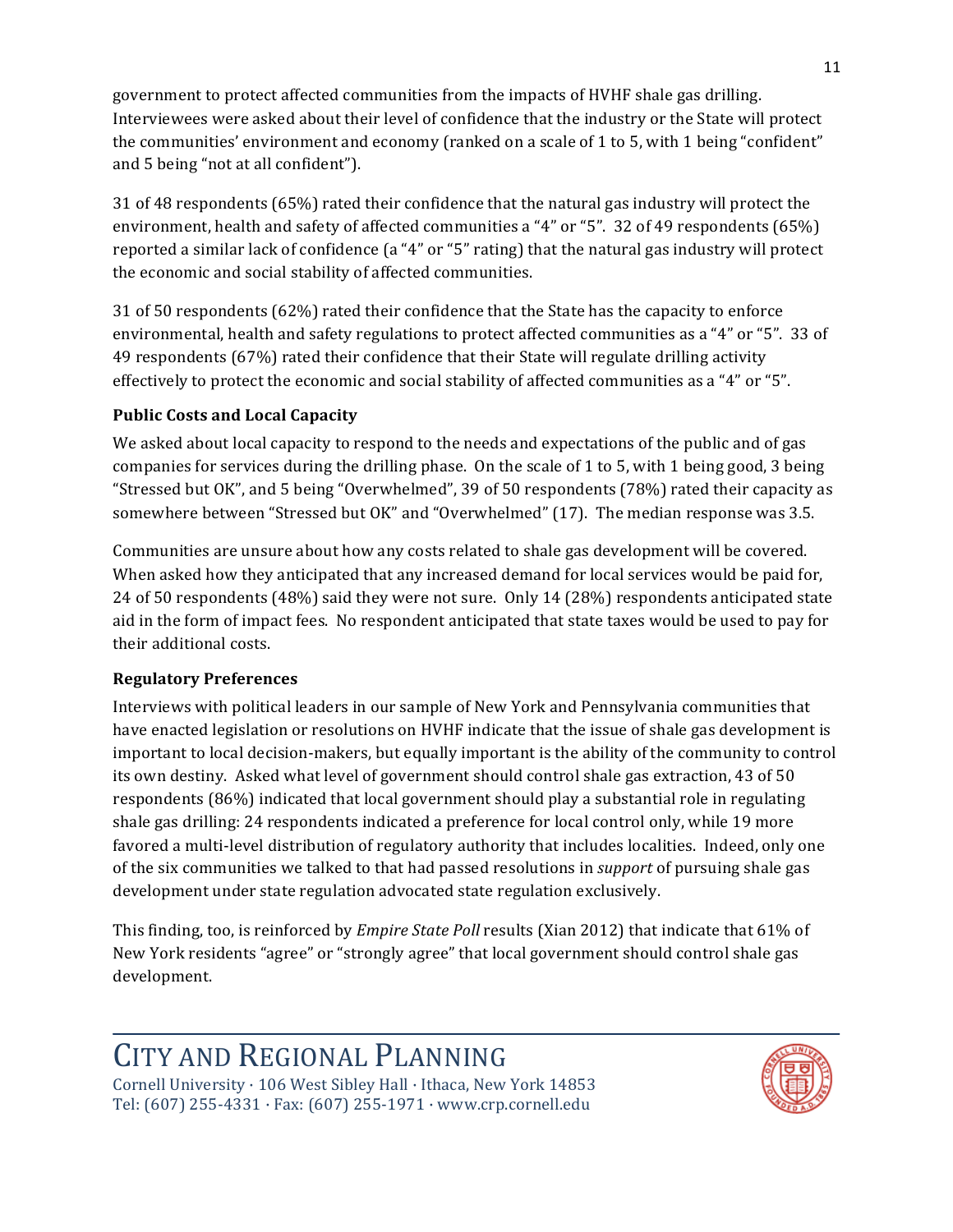### **Asserting Local Control**

In Pennsylvania, shale gas development is already underway and communities are taking action to control the effects on their communities, the majority via zoning regulation. Their initiatives were prompted by public dissatisfaction with the State's regulation of HVHF development, or by the passage (in February 2012) of Act 13 -- a Commonwealth of Pennsylvania statute designed to (a) create consistent land use regulations across communities where drilling would occur, (b) strengthen some environmental regulations governing the industry, and (c) minimally compensate communities for damages attributable to HVHF development. The most important purpose of that statute, however, was to exert State power to govern all aspects of HVHF shale gas development in the state regardless of local government preferences.

Seven Pennsylvania communities -- Cecil, Peters, Mt. Pleasant, and Robinson in Washington County; South Fayette in Allegheny County; and Yardley and Nockamixon in Bucks County -- sued the State over Act 13, contending that it takes away their ability to control shale gas related operations through local zoning, and leaves them unable to protect homeowners, parks and schools from drilling sites, waste pits, truck traffic or other industrial activities associated with shale gas development. Local officials also contend that the Act prevents them from carrying out their duty as elected officials to protect the health and welfare of the citizens in their communities. 70 other Pennsylvania communities, nearly 20 environmental groups, and "good government" organizations such as the Pennsylvania Chapter of the American Planning Association, the state associations of Boroughs and of Township Supervisors, and the League of Women Voters of Pennsylvania, have supported the suit against Act 13. Their issue is captured well by a "Will of Council" issued by the City of Pittsburgh (April 3, 2012) that asks the courts to overturn Act 13 because it "diminishes" municipalities and local elected officials of the fundamental oversight of zoning and land use controls."

Act 13 was overturned by lower Pennsylvania state courts in July of 2012, but those decisions are currently being appealed to the State Supreme Court by the Commonwealth. Meanwhile, the State (through the Public Utilities Commission) has sought to "punish" the seven petitioner communities by withholding the impact fees that would help them ameliorate the effects of shale gas development on their communities.

In New York, the movement toward use of a home rule argument has been slower to emerge. The state moratorium encouraged communities to learn about the environmental, social and economic issues related to HVHF, and the focus has been on the State's process, particularly comment on drafts of a Supplemental Generic Environmental Impact Statement (SGEIS). This learning process, including learning from the experience of Pennsylvania communities, has evolved into a home rule movement as local officials and environmental leaders have interacted with the State of New York over the development of HVHF regulations and revision of the SGEIS. According to our interviews, experience with State officials has *decreased* confidence in the willingness or capacity of state government to address the short-term and long-term effects of shale gas development on localities.

# CITY AND REGIONAL PLANNING

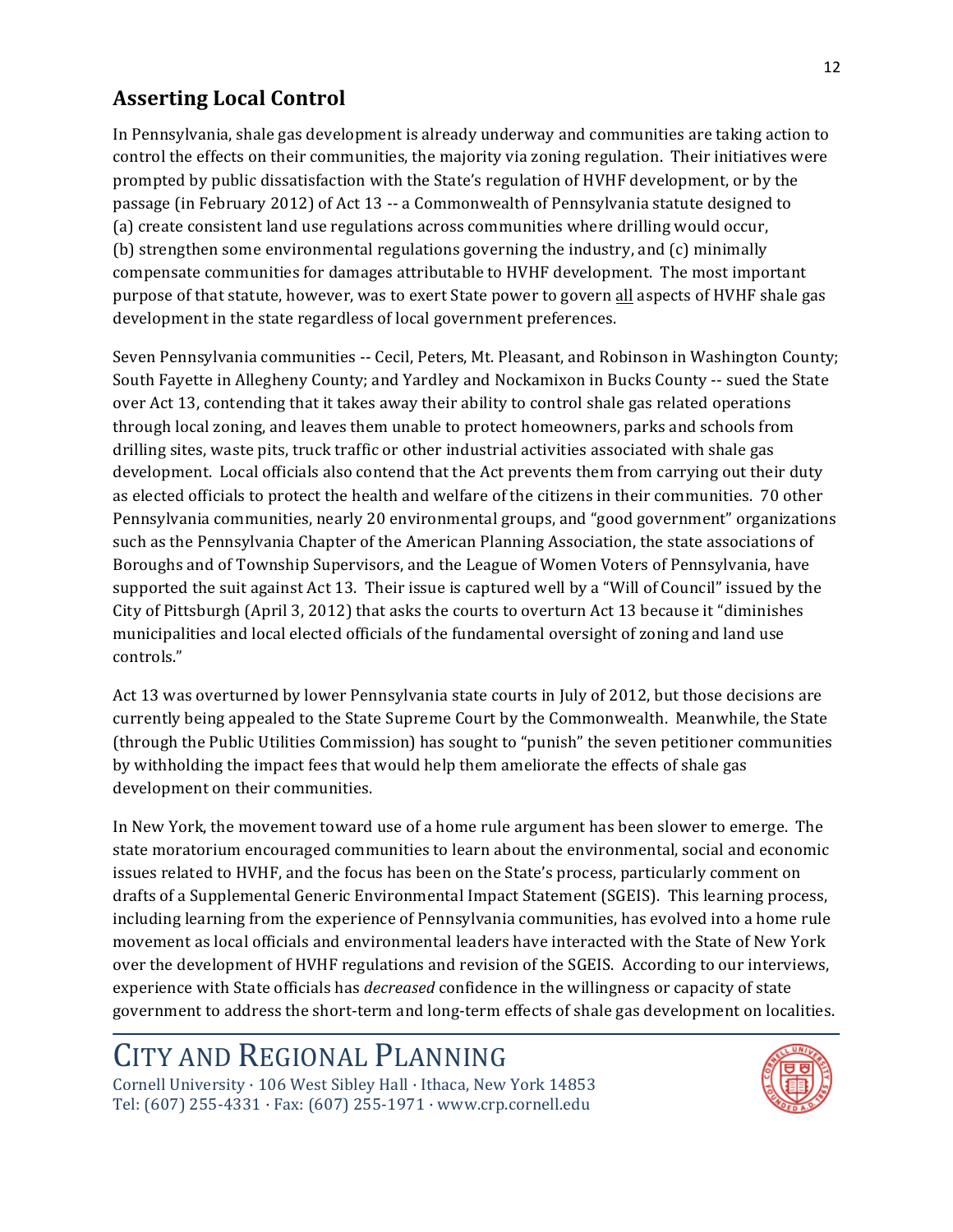The move to exercise "home rule" in response to the risks posed by shale gas development has emerged in response to a concern that the State of New York was likely to approve HVHF and enforce State preemption of local authority over land use. In New York, suits against communities asserting the right to local jurisdiction over land use have pitted landowners or oil and gas companies against local governments. In these cases, too, the courts have upheld community rights to local jurisdiction over industrial activities. In February 2012, Supreme Court Justice Donald F. Cerio, Jr. ruled in favor of the Town of Middlefield's ban on hydro-fracking in response to a claim by a dairy farmer that the ordinance denied her rights to derive economic benefit from a lease to develop her mineral rights. In a separate case, Supreme Court Justice Phillip R. Rumsey upheld the Town of Dryden's right to ban mineral extraction. This case stemmed from a complaint filed by Anschutz Exploration Corporation, which argued that state laws regulating oil, gas and mineral extraction supersede local ordinances regulating *any* aspect of the industrial activities associated with HVHF development. As in Pennsylvania, this case has attracted support from other localities, even beyond the likely drilling regions: 52 municipalities in New York became signatories to an *amicus* brief in the Dryden case, supporting the home rule rights of local communities.<sup>5</sup>

The significance of the movement supporting some level of local jurisdictional control over shale gas development is that the legal arguments in favor of home rule support the idea that this governance mechanism is appropriate for all localities. Jurisdictions who favor natural gas drilling might be able to approve it within their jurisdiction under whatever limitations or regulations they stipulate.6

### **Conclusions**

What began as a protest movement among environmental groups concerned with the environmental impact of shale gas development has drawn wider interest from local government policymakers and individual citizens. This is, in part, because of a lack of trust that the oil and gas industry will implement practices to protect the long-term environmental integrity (or economic integrity) of the regions where natural gas development is occurring or is expected to occur. Equally, it is because localities lack confidence in their own state governments, and are skeptical about whether the State has the willingness or the capacity to address the full range of issues of concern to communities that will bear the costs of HVHF natural gas development.

The drive for local action has emerged in the context of a lack of trust in state and federal government generally<sup>7</sup>, enhanced by their failure to engage in anticipatory policy making on energy development. During the statewide moratorium in New York, localities seeking information or



<sup>&</sup>lt;sup>5</sup> In the state court system of New York, a "Supreme Court" is the highest trial-level court of general jurisdiction, with a branch in each county -- the equivalent of a "Superior Court" in most states.

Although the natural gas industry opposes local jurisdiction over natural gas drilling, contending that it will create an inefficient patchwork, this is the situation under which they operate in Texas, which is a strong home rule state. <sup>7</sup> See, for example, results of polling by the Pew Research center, available at: http://www.pewresearch.org/keydata-points/views-of-government-key-data-points/.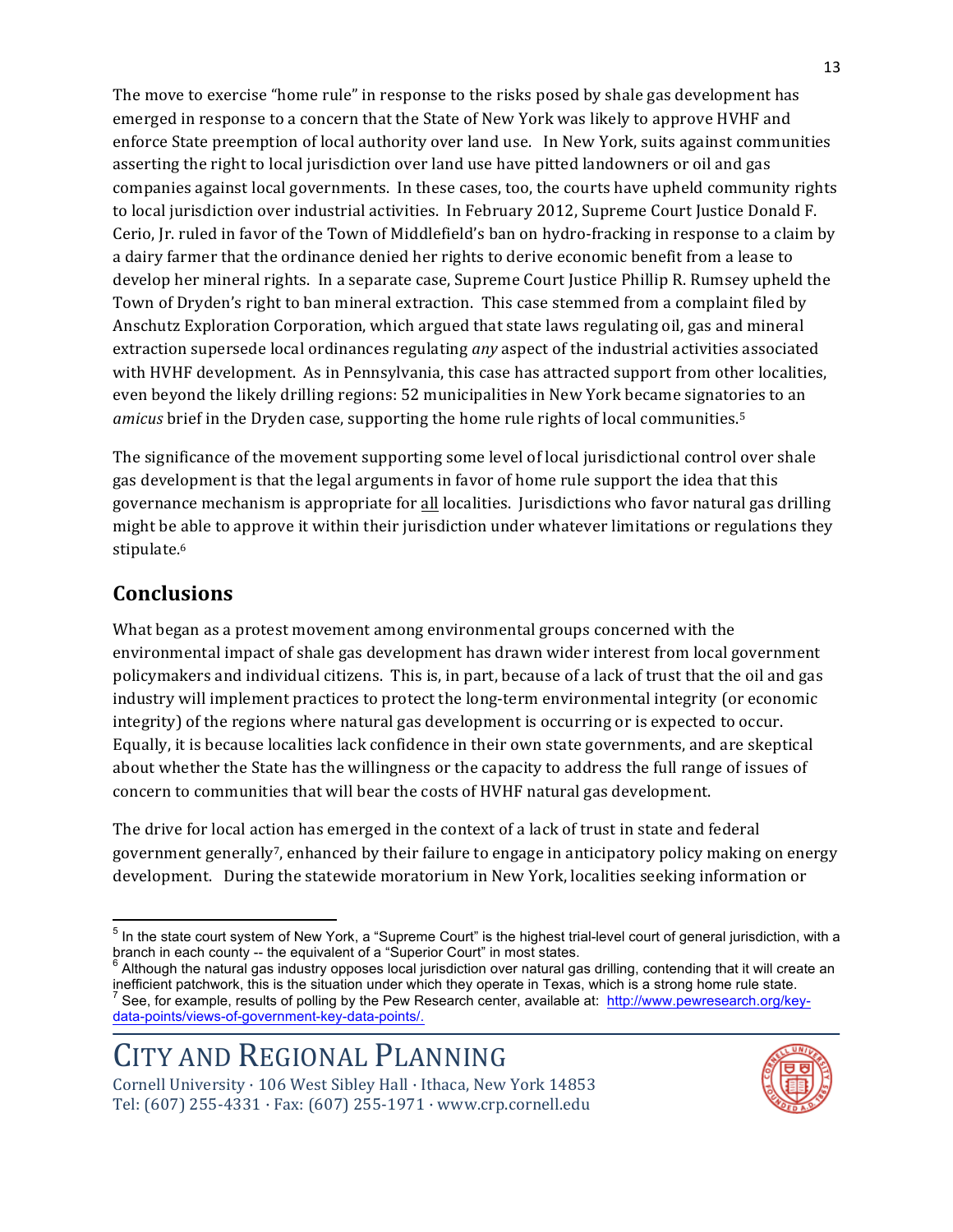clarification from the State have encountered 1) a lack of response to questions about state monitoring capacity (in public health, for example), and 2) indications that state officials have limited knowledge of the costs and risks of shale gas development (to other industries in the region, for example) (Christopherson and Rightor, 2012). Pennsylvania communities have been frustrated by a lack of transparency (as evidenced by poor public information on drilling activity, and the imposition of confidentiality requirements on public health professionals), though in Pennsylvania, skepticism about the effectiveness of state regulation of shale gas development has been overshadowed by the Commonwealth's pre-emption of local control over land use via Act 13.

These experiences appear to be provoking concern and resistance among an ever-widening range of citizen groups and local public officials. The increasing incidence of local moratoria as more information has become available attests to escalating rather than decreasing concern. The movement challenging the current regimen for regulating shale gas development has matured through the mobilization of strategic resources including internet-based information networks, community outreach, dialogue with government agencies, opportunities to vet industry and state produced information, and use of specialized expertise on social and economic as well as environmental aspects of natural gas development.

A group of attorneys specialized in environmental law has been particularly important in developing legal arguments which position the regulation of industrial HVHF shale gas development by localities in the context of a more fundamental legal issue, that of "home rule". This positioning has broadened support for the communities engaged in legal action over their attempt to regulate HVHF, on the basis that a broader principle might be threatened by state supersession.

In New York, local resistance has only been compounded by threats from the industry to sue localities. In Pennsylvania, support for communities seeking to regulate HVHF has expanded in the wake of attempts by the Commonwealth to deny communities that had challenged Act 13 in court any impact fees from drilling in their localities.

The power of this movement, and its ability to strategically manage how the debate over HVHF is being framed, has been recognized in a white paper addressed to the oil and gas industry by Control Risk, an international risk management firm, and summarized as follows:

The industry argues that environmental concerns are misplaced and based on misperceptions fuelled by Gasland. Yet simply attempting to discredit Gasland has been ineffective for a few key reasons. First, anti-fracking grievances are broader and deeper than water contamination. They also encompass health and safety concerns and issues of economic development, cultural integrity and political legitimacy, which pertain directly to the question of who wins and who loses from gas development. Secondly – and crucially – companies have lost public trust by discounting the legitimacy of grievances, prioritising trade secrets over transparency and engaging governments rather than communities. Finally, the industry has underestimated the sophistication, reach and influence of the anti-fracking movement. It is not simply 'NIMBY-

# CITY AND REGIONAL PLANNING

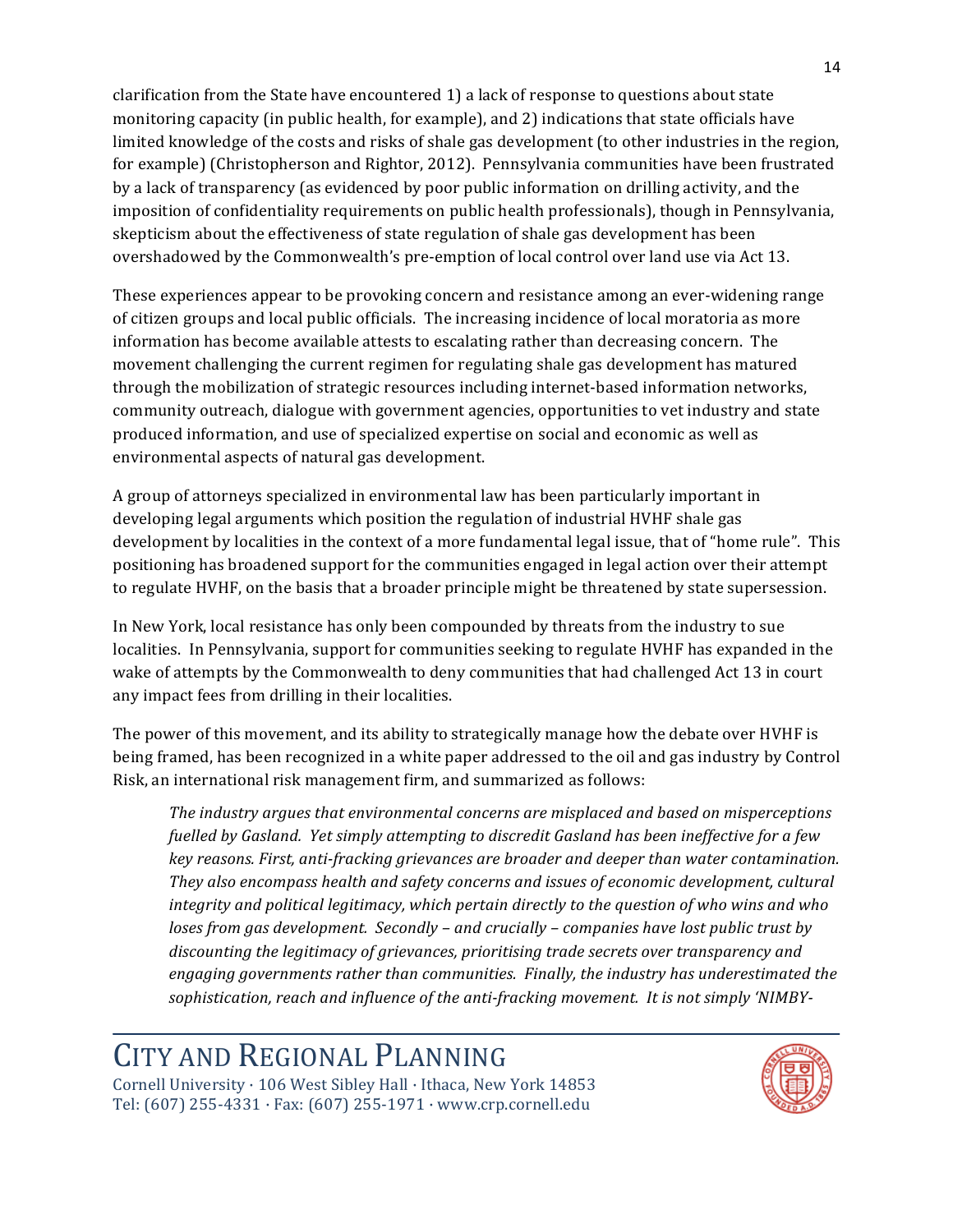*ism''masquerading'as'environmentalism,'but'a'diverse'coalition'of'ideological'and'vested'* interests unlikely to be swayed by industry-funded studies or glossy public relations *campaigns.*

From The Global Anti-Fracking Movement: What It Wants, How It Operates, and What's Next, a report published by Control Risk, London, December 2012

HVHF shale gas development is more complex and contentious than the vertical natural gas drilling activity of the past (which continues even in New York State) because of its more intensely *regional* and *industrial* character. HVHF shale gas extraction and its infrastructure spreads out across a whole region, the public costs are significant, and the economic risks to drilling communities are exacerbated by the boom-bust cycle associated with all fossil fuel extraction. In addition, there is a danger that this kind of resource extraction will crowd out other industries, damaging the longerterm economic prospects of the region. HVHF development can take place in or adjacent to densely populated areas with more diverse economies, where it is more likely to compete with existing employers (including the public sector) for the available labor supply, and trouble the daily lives of more people in some way, if only because there are more people to trouble.

All of these factors raise questions about the distribution of costs and benefits of HVHF shale gas drilling in US regions, and it is these issues have been brought to the fore by the actions of hundreds of local governments in the Marcellus shale gas development area, which lies under large parts of four eastern US states and extends into two more.

Our research results indicate that caricatures of "pro-drilling" and "anti-drilling" communities misrepresent the richness of the debate at the local level and the reasons behind local legislative actions. An endorsement of state regulation does not mean approval of unfettered industry development of shale gas resources, and a moratorium does not mean unequivocal opposition to HVHF natural gas extraction. Indeed, a few New York communities have passed resolutions in support of state regulation while *also* passing a moratorium on shale gas development. While advocates interpret a moratorium as an indication of a stand against fracking, it often means a community is seeking more information before making a decision. The spectrum of concerns and legislative responses is broad, in sharp contrast with the narrow discourse on HVHF shale gas development reported in the media.

Our findings indicate that local governments do not pass legislation to restrict or support shale gas development because a fringe group has had its way, nor because the majority of citizens clearly disapprove or approve of it. Rather, at least in the communities that we have surveyed, they do so because many citizens are worried about the consequences, unclear about how the risks and costs will be distributed, or skeptical about the ability and willingness of either the State or the industry to look out for their interests.

# CITY AND REGIONAL PLANNING

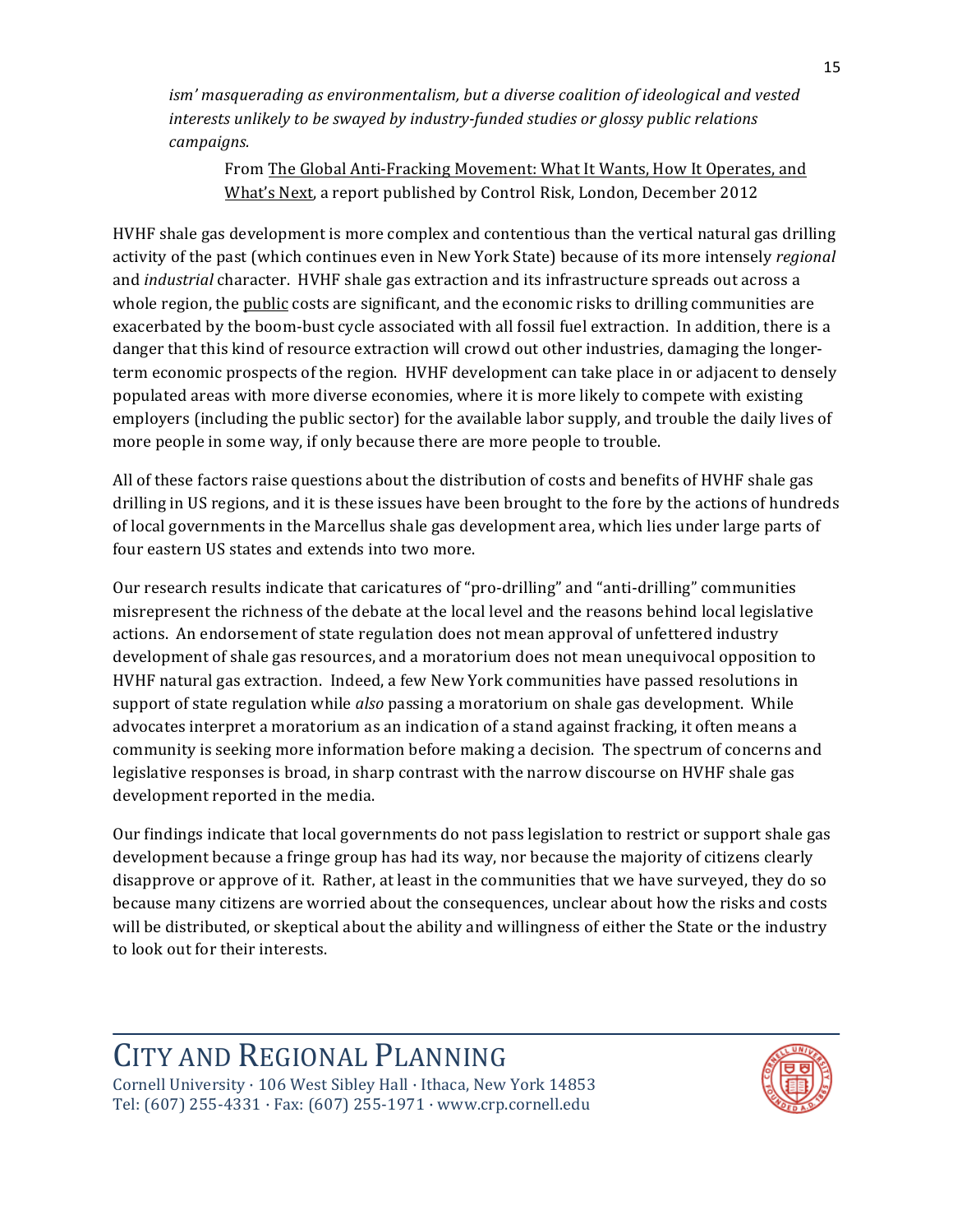#### **References**

Christopherson, S. and N. Rightor. 2012. "How Shale Gas Extraction Affects Drilling Localities: Lessons for Regional and City Policy Makers." International Journal of City and Town Management Volume 2, No. 4: 350-368. Available at:

http://www.greenchoices.cornell.edu/development/marcellus/articles.cfm

Control Risks. 2012. The global anti-fracking movement: what it wants, how it operates and what's next. London: Control Risks. Available at: http://www.controlrisks.com/0yersized%20assets/shale gas whitepaper.pdf

Cotton, M. 2013. "Shale Gas-Community Relations: NIMBY or Not? Integrating Social Factors Into Shale Gas Community Engagements." Natural Gas & Electricity Vol. 29, Issue 9: 8-12. Available at: http://www.naturalgaselectricitynews.com/article-print-page/nimby-or-not-integrating-socialfactors-into-shale-gas-community-engagements.aspx

Edelstein, Karen on http://www.fractracker.org/maps/ny-moratoria/, as quoted in the Ithaca *Independent*, "Stats: New Yorkers Reject Fracking 9-to-1" by Ed Sutherland, August 17, 2012. Available at: http://www.ithacaindy.com/2012/08/17/stats-new-yorkers-reject-fracking-9-to-1.html

Fractracker. Website. http://www.fractracker.org/maps/ny-moratoria/.

Joint Landowners Coalition of New York. 2012. Reso #######: Accept Draft Supplemental Generic Environmental Impact Statement to Develop Standards to Ensure the Safe Development of Natural Gas Resources based on the Expertise of the DEC. Available at: http://www.jlcny.org/site/index.php/town-resolutions-efforts-and-landowner-info/1347-townresolution-to-support-nydec-efforts-and-findings. Downloaded March 22, 2013.

Kay, D. and N. Bills. 2007. Owners of Idle Agricultural and Forest Land in New York State: Results of a Mail Survey. CaRDI Reports, Issue Number 1/March. Ithaca NY: Community and Regional Development Institute, Department of Development Sociology, Cornell University. Available at: http://cardi.cornell.edu/cals/devsoc/outreach/cardi/publications/loader.cfm?csModule=security/ getfile&PageID=205636

McAdam, H S and D. Boudet. 2012. Putting Social Movements in their Place: Explaining Opposition to Energy. Cambridge: Cambridge University Press.

Reilly, S. 2012. Pressconnects.com. (July 10) Available at: http://www.pressconnects.com/article/20120710/NEWS01/207100393/Broome-towns-?nclick\_check=1. Downloaded January 20, 2013.

Sovacool, Benjamin K. 2008. "The Best of Both Worlds: Environmental Federalism and the Need for Federal Action on Renewable Energy and Climate Change." Stanford Environmental Law Journal, 27: 397-476.

USDA Economic Research Service. 2012. Rural-Urban Continuum Codes Documentation. http://www.ers.usda.gov/data-products/rural-urban-continuumcodes/documentation.aspx#.UU8mnY5h5US Updated July 5, 2012. Downloaded March 22, 2013.

# CITY AND REGIONAL PLANNING